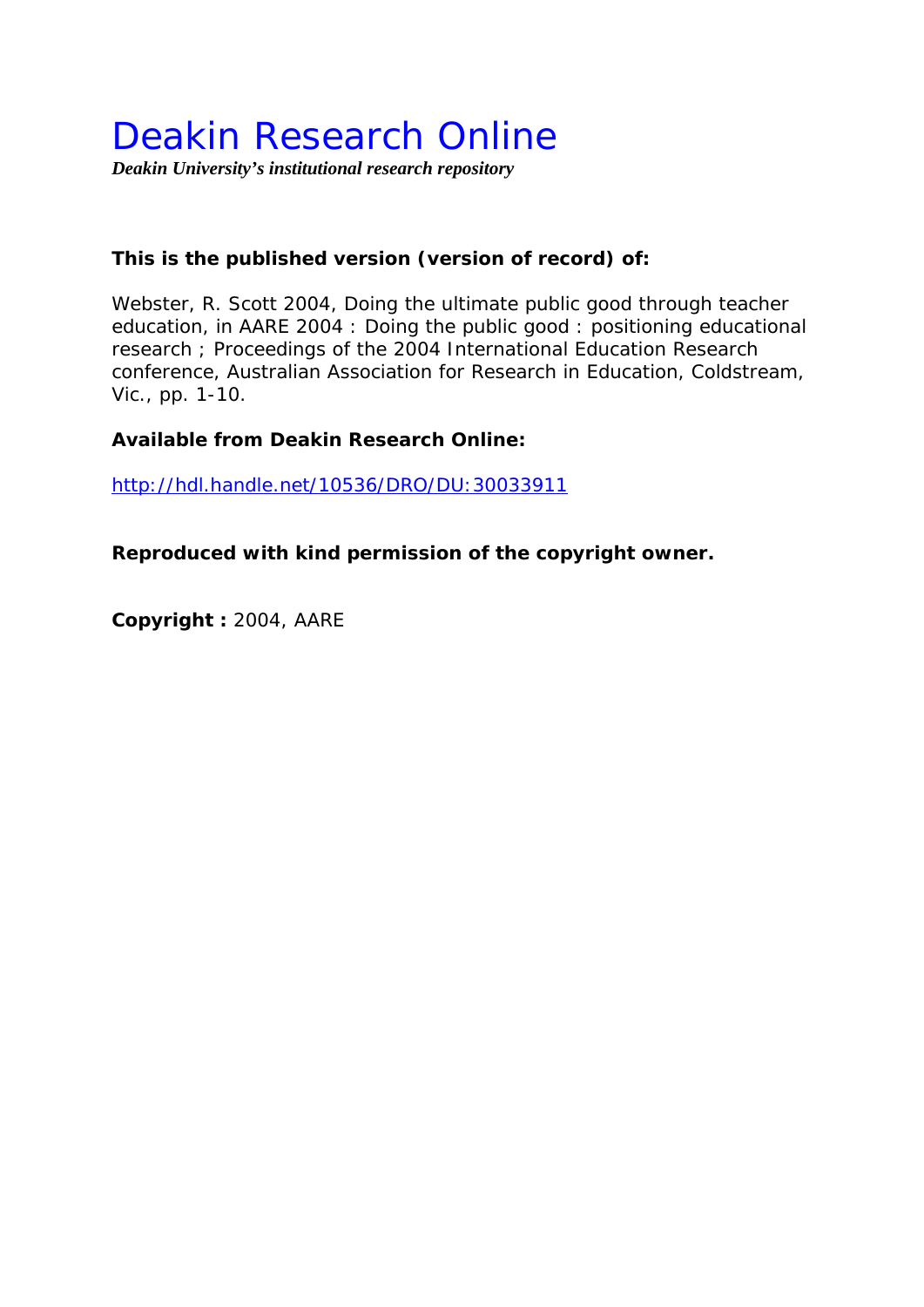R. Scott Webster Faculty of Education Monash University

## **Doing the** *ultimate* **public good through Teacher Education**

#### *Abstract*

It is argued here that the many public goods associated with education are derivatives of an ultimate good. This ultimate good is the overall purpose of life in general and is similar to a *telos* as understood in ancient Greek culture. This paper reviews the notions of 'good' and *telos*, and examines implications of Bauman's analysis of our present individualizing era, the role of personal meaning making and the nature of education. It is then argued that preservice teachers can do the ultimate public good in a postmodern society, by articulating a developed personal, professional perspective that expresses a purpose (*telos*) of life.

This is not an idle esoteric project. Dewey (1958, p. 383) reported that "the greater part of life" will remain in darkness unless illuminated "by thoughtful inquiry". It is argued in this paper that such an illumination into the greater part of life can be made possible by the articulation of a *telos*. This perspective provides the basis for all other goods which teachers decide to do. This project accords well with a recent UNESCO report which calls for such a perspective, and its importance is clearly indicated in its claim that "It is no exaggeration on the Commission's part to say that the survival of humanity depends thereon" (Delors, 1998, p. 18).

#### **The** *ultimate* **public good**

Aristotle indicated that 'good' could be considered as belonging to three categories. These were the external, the body and the soul, and with reference to the latter he claimed that "those belonging to the soul we call most properly and *specially* good" (trans. Chase, 1911, p. 13, my emphasis). This soul is described by Aristotle as having both irrational and rational attributes. The irrational includes the appetites and desires, and the rational consists of intellectual and moral attributes. His notion of good then, involves our desires being tempered with intellectual *and* moral reasoning.

Aristotle's virtues were expressions of good character, which enabled people to live a life of excellence (*aretê*) and happiness (*eudaimonia*). Aristotle developed his notion of *special* goodness that pertained to this soul, and conceptualised it as a *Chief Good*. This represented "that which *all* things aim at" (trans. Chase, 1911, p. 1, my emphasis). This Chief Good, being the main thing aimed at, the end purpose or *telos* for humankind, was understood from the perspective of the community rather than that of the individual.

What was 'good' for Aristotle is often contrasted with other notions of good, such as found in the Christian New Testament. In contradistinction to Aristotle's virtues which included wealth, strength and courage, Christian theology promotes notions of weakness, poverty and humility. Nietzsche made great issue with this difference. He argued that the conception of 'good' was subject to the worldviews of various interest groups. Nietzsche was against any notion of a grand teleology existing for humankind and through Zarathustra claimed, "A thousand goals have there been so far... the one goal is lacking. Humanity still has no goal" (Nietzsche, 1954, p. 60). Zarathustra observed that only humankind could create a meaning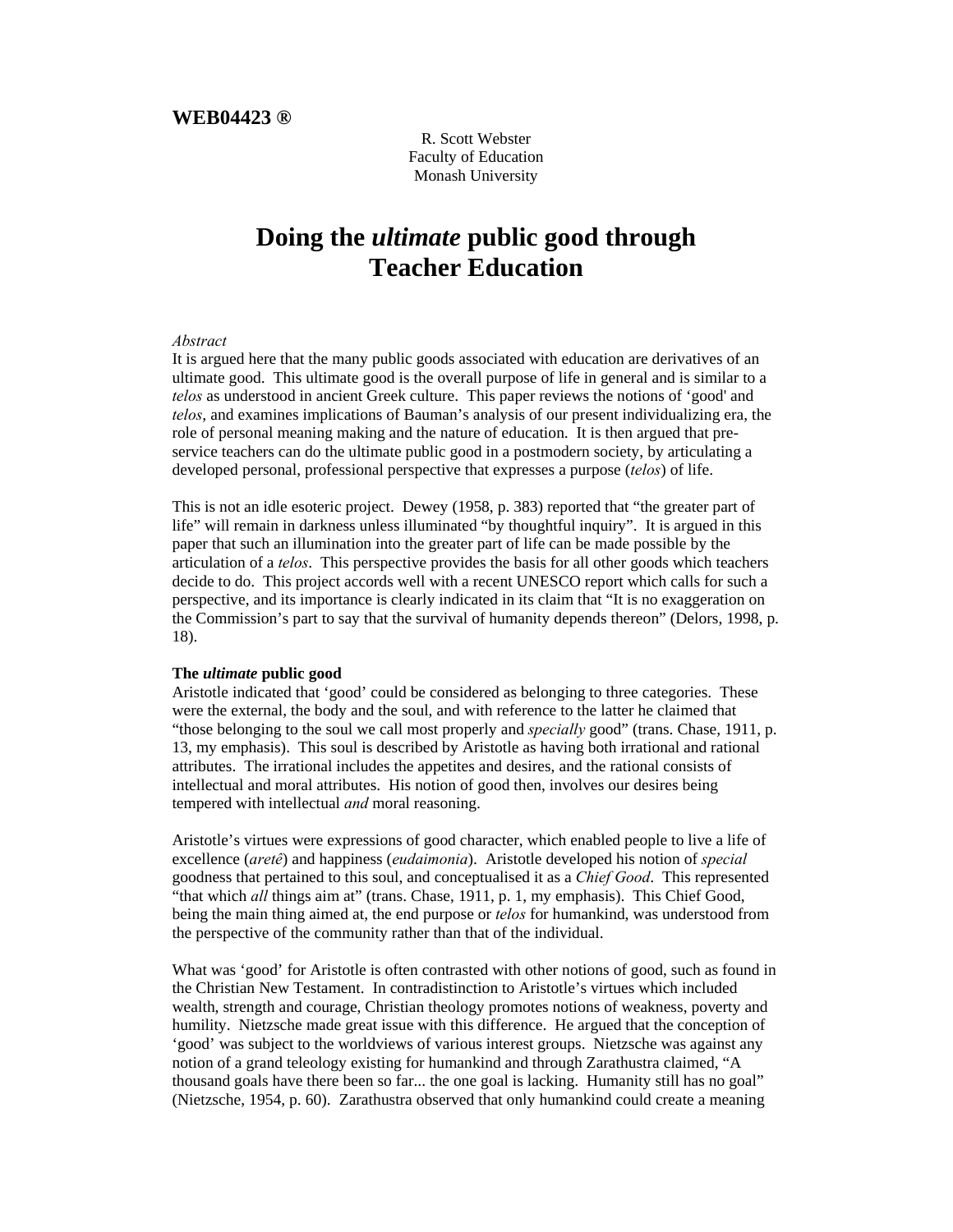for things - a human meaning. Therefore, he encouraged the individual to create a meaning in which he or she would become responsible. He declared, "He, however, has discovered himself who says, 'This is *my* good and evil'; and 'this is *my* way; where is yours?'" (Nietzsche, 1954, pp. 194 - 195).

Nietzsche goaded his readers to consider going *beyond good and evil* – which is a title he used for one of his books. He challenged his readers to consider how they understood the criteria that would determine whether something was to be considered either good or bad. Nietzsche (1989, p. 55) called this a "dangerous formula" because it allowed the individual to *create* her or his own values regardless of what the commonly accepted ones were. In short, one could apply one's own meanings to the terms *good* and *evil*.

Nietzsche's works were aimed to address the apparent nihilism of his age, a time of meaninglessness, which is understood to be postmodern in the sense that no one worldview, with its systematised values, can be legitimized. Nietzsche claimed that there are no such things as absolute values that can be appealed to once 'Truth' (in the absolute sense) is understood to be no longer attainable. Consequently Nietzsche argued that, in order to recognise meanings in a potentially nihilistic context, the individual must re-evaluate all values. One must become a creator of one's own notion of the good and the values by which one is then to be held accountable. One must determine for oneself what is of value, what is good and what is true.

Nietzsche's views concerning the central importance of personal meaning making and choice when it comes to the notion of 'the good', is reflective of many postmodern writers. Lyotard is recognised as famously announcing the end to modernism's metanarratives, which makes the postmodern world fractured, ambivalent and uncertain. In this era, Bauman (2001, p. 69) identifies the individualizing effect these conditions have and argues that "ambivalence may be, as before, a social phenomenon, but each one of us faces it alone, as a *personal problem*". Bauman, like Nietzsche, throws his readers back on themselves as individuals, and encourages them to become active and critical meaning makers and participants rather than passive and docile consuming citizens.

The making of meaning however, is a derivative of purpose. Morris (1992, p. 57) states that "if my life is to have meaning (or *a* meaning), it thus must derive its meaning from some sort of purposive, intentional activity. It must be endowed with meaning". Any meaning, including the establishing of a meaning of a (public) good, must, as Nietzsche argued, be part of one's personal worldview as to what makes life worth living. For Aristotle, it was his notion of the *telos* which indicated the purpose by which excellence and happiness could be dialectically contextualised.

Aristotle's Chief Good was derived from a perspective of a *telos* - what was good for the public or society. This not only involved the intellectual development of individuals, but also the community required them to be moral. Morality itself, as argued by Ellin (1995) is more suited to enriching society as a whole rather than enriching individuals, and is therefore considered to be specifically a social good. While moral goodness is understood to be a public good, whatever particular meaning is attributed to 'good' for a specific community, must, as was mentioned before, be derived from a particular purpose or *telos*. The *telos* for the public is understood to be that which is considered to be the point aimed at, or end purpose of the community, which enables it to live well.

#### **The ultimate public** *telos*

As mentioned earlier, the Greek term *telos* denotes the point aimed at or purpose. This term forms the root for the word teleology, meaning the overall quality of being purposeful. In ethical theory teleology is often contrasted with deontology. The former generally refers to producing good, while the latter generally refers to following moral duties or principles.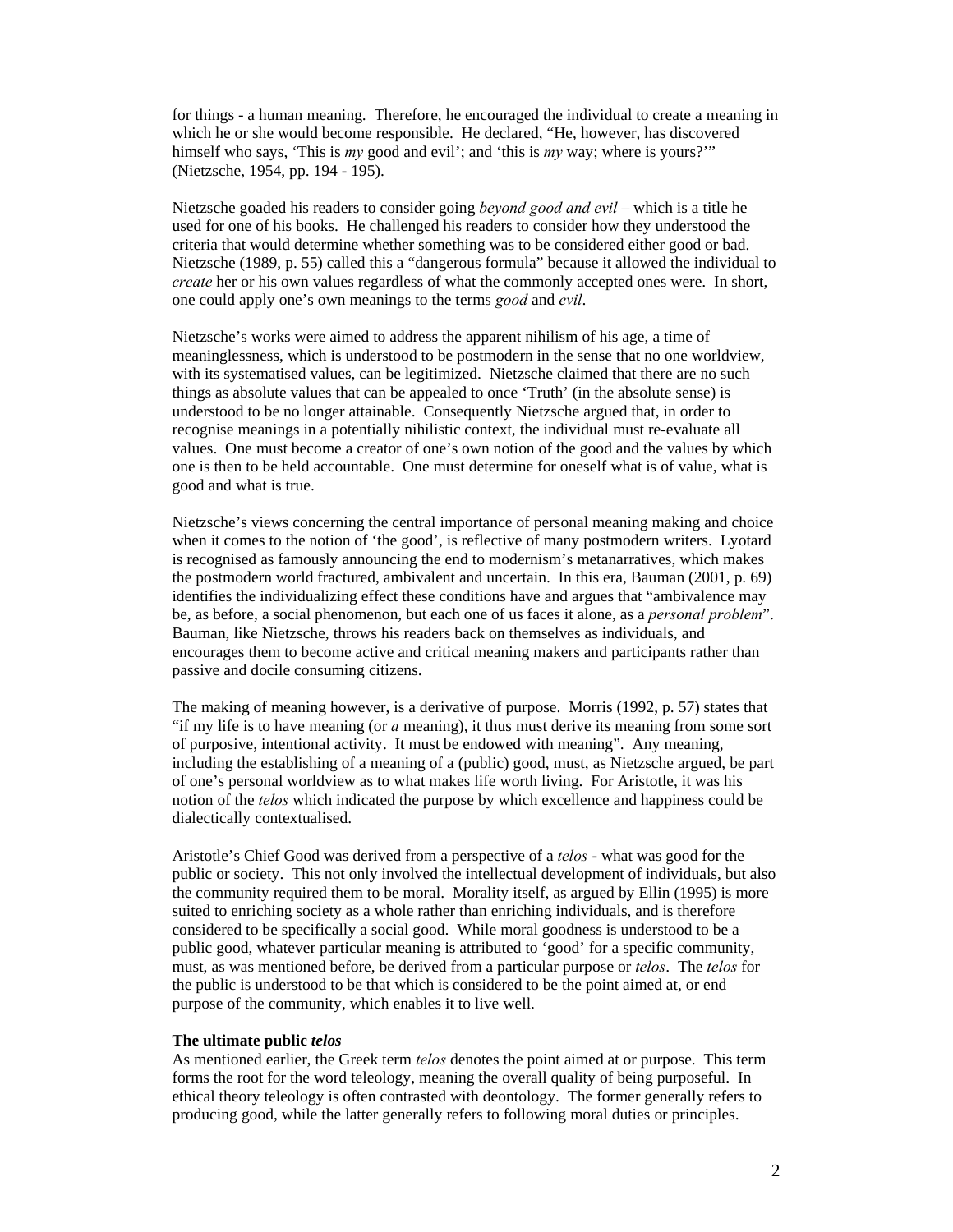Taylor (1989, p. 3) delineates between the modernistic deontological rule-following approach which focuses upon "what is right to do" with the more postmodern condition "on what it is good to be". Therefore, the moral issue is not one of which rules to follow but rather 'what sort of person is one to become?'. That is, what is the purpose by which one can assign meaning to one's existence. The meaning of a public good then should be derived from such a teleological position.

There can be many meanings of 'good' which can be derived from various teleological views concerning the public to which we as educators belong. However, it is argued here that the notion of an *ultimate* good would refer to that which gives life purpose and makes life meaningful. In this context the response to the question 'what is the meaning of life?' is considered to involve the ultimate *telos*. This proposal of the ultimate public good can be criticised as being a particularly Western view, where since Ancient Greece, there has been the premise that there is a *telos* - a point to life. Yalom (1980, p. 470) contrasts this with the Eastern view, where "Existence has no goal. It is pure journey". Nevertheless, it is argued here that in order to address the topic of 'public good', meanings should be derived from some *telos*.

To examine this issue of life's meaning more closely, it is helpful to differentiate between the questions 'what is *the* purpose of life?' and 'what is the purpose of *my* life?'. Yalom refers to the former as the 'cosmological', noting that it can be addressed by a worldview as found in various religions. The latter he terms 'terrestrial' and includes a purpose, a reference to an intention, aim or function, and as more personal and even secular. MacIntyre (1984, p. 28) contends that this latter question, which focuses on individual choice and responsibility, is the more appropriate one to emphasise in these postmodern times, and argues that "it is by way of their intentions that individuals express bodies of moral belief in their actions. For all intentions presuppose more or less complex, more or less coherent, more or less explicit bodies of belief, sometimes moral belief". So while both questions have great value, it is the terrestrial question that is considered to have particular significance in providing the basis by which the meaning of an ultimate public good might be derived.

By emphasising this terrestrial question which asks 'what is the purpose of *my* life?' morality must become a necessary component of this exercise. This is because an individual is argued to be a social being having a presence-in-the-world. Morality in postmodernity is understood to have greater significance if considered teleologically rather than deontologically. This is not confined of course to postmodernism as Aristotle's ethics were also teleological. His virtues were not a means to a meaningful life, but rather were expressions of the Chief Good. MacIntyre (1984, p. 118) addresses the teleological project which asks 'what sort of person must I become?' and answers it by how "*in practice*" one lives one's life. Mehl (2001, p. 4) argues that "this existential issue of personal becoming" to which MacIntyre refers, is tackled by Kierkegaard's philosophy.

Kierkegaard's writings call the individual back out of the crowd to live an authentic existence. By living authentically, one can choose one's own identity and possibilities rather than have these dictated by the crowd or by some framework encouraging rule-following behaviour. Kierkegaard (1987, vol.2, p. 259) stated that when becoming authentic, "the individual has known himself and has chosen himself". For Kierkegaard, this was where one's purpose and meaning of life was to be found. Being *authentic* allows one to determine how things are to count towards one's situation and how one is to act in relation to them. This is similar to Nietzsche's encouragement for individuals to become responsible by re-evaluating and choosing goods and values, and not as has occasionally been the interpretation, to become immoral. Nietzsche calls individuals to become responsible for establishing an authentic relationship to what is good, by being able to distinguish between good and evil.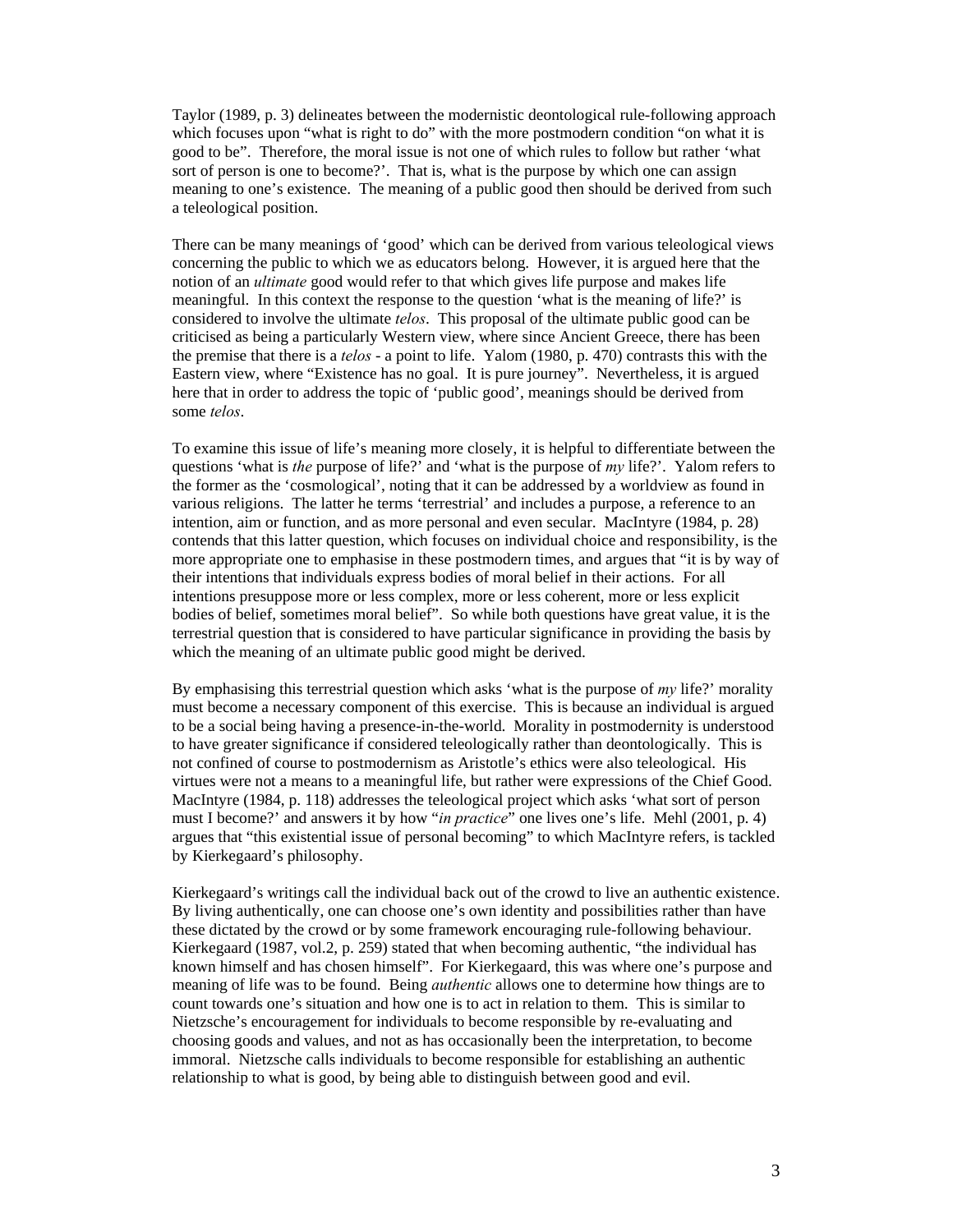This ability to choose between goods and to determine the criteria by which goods might be recognised, refers to a higher layer of decision making which lies beyond many goods themselves. This higher layer is described by Taylor (1989) as consisting of hypergoods, which are the higher-order goods by which lesser goods can be determined. He argues that these contribute to our sense of being good rather than just informing us of doing good. He claims that "We sense in the very experience of being moved by some higher good that we are moved by what is good in it rather than what it is valuable because of our reaction. We are moved by it seeing its point as something infinitely valuable" (Taylor, 1989, p. 74). This level of hypergoods, or what Taylor refers to as strong evaluation, enables persons to make meanings as to what are then to count as lesser goods.

#### **Personal meaning making**

Persons can be considered as beings who experience *meaning* where 'meaning' is understood to unify rationality and reason with other aspects of experience such as feeling, conscience and imagination (Phenix, 1964, p. 5, 21). For Heidegger, 'meaning' refers to the relations of entities to a structural whole of meanings and intentions (Palmer, 1969, p. 133) and constitutes part of his concepts of self-understanding, care and significance. This 'subjective meaning' is an *understanding* of self-in-the-world and therefore has a degree of 'objectivity' associated with it as the 'world' is not of the individual but of the public (Pring, 2000, p. 100). Betanzos argues that Wilhelm "Dilthey has a strong sense for existential concerns" too where an individual is considered by Dilthey to have an "overwhelming need to put together a pattern of *meaning* for his life as a whole emerges a *Weltanschauung*, or 'worldview'" (Betanzos, 1988, p. 29). According to Dilthey this is how life can be made sense of or comprehended as a whole, where "meaning is the special relationship which the parts have to the whole in a life" (Dilthey, 1976, p. 235-6).

Meanings are generally socially constructed with others, and so an understanding of others is an important contribution in being able to appreciate critically the various facets of cultural meanings. Personal beliefs regarding one's self and the world contribute to a personal worldview that consists of a morally responsible approach to others. Therefore, in addition to encouraging students to be creative and critical towards generally accepted cultural knowledge (Fritzman, 1990), education should also foster sensitivity to differences. The individual is not an indifferent detached 'atom' from the rest of humanity, but is in-the-world with others and can therefore be referred to by the more inclusive concept of "the individualsubject-and-others" (Smeyers, 1995, p. 407). Education should therefore place an emphasis upon understanding and accepting the 'Other', which fosters "a tolerance of uncertainty, ambiguity, and change, and a humility with respect to one's own identity and beliefs" (Bagnall, 1995, p. 92).

Drawing upon the notion of 'meaning' as conceptualised by Dilthey, Heidegger and Phenix, it is argued here that persons can be understood as "meaning-making creatures" (Hill, 1992, p. 9). This meaning-making characteristic can take the form of a personal narrative, where one is able to make sense of one's place in the whole scheme of things (Erricker *et al*., 1997). Such a claim accords well with the views of Dewey, who maintained that education must be meaningful for individuals personally, in order for them to engage with the curriculum. Education is not just to be understood as the subject matter or even the activities, but also as meaningfulness that is considered to be valuable, worthwhile and significant for the individual learners.

Such meaning making needs to involve the deepest aspects of our being in order to address an ultimate public good. While *information* can be gained via an engagement with various sources, this does not make it personally significant. As Bruner (1990, p. 4) reminds us *information*, being a term which lends itself to a computer-processing metaphor "comprises an already pre-coded message within a system". *Meaning* however, is something which an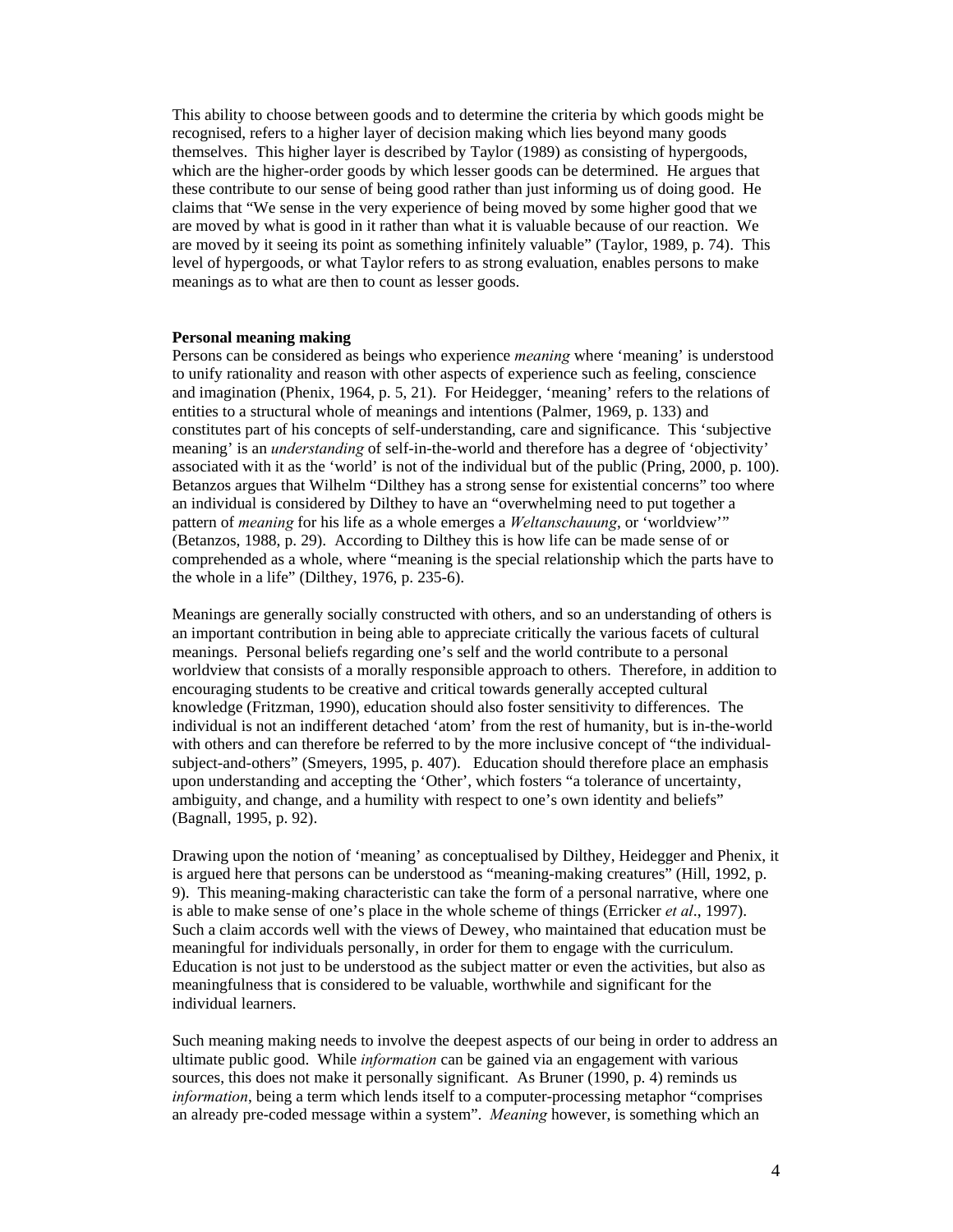individual encodes upon experiences. Such a difference is reflective of what James and Dewey refer to as second-hand thinking (information) and first-hand thinking (making personal sense and meaning from experiences). It is this latter aspect which is pertinent for constructing meanings which give personal significance in an overall purpose for a public good.

#### **Education and the ultimate good**

The relation between education and the good life is an ancient one and yet it appears not to be obvious with a superficial glance which may view education simply as a means to developing cultural capital. There is usually an assumed innate goodness associated with the enterprise of education. That is, through education individuals and the public at large are understood to receive some benefit. Both the individual and society are made 'better' through this enterprise. Having a similar correspondence to Aristotle's notion of good character, there is the current ideal of an educated person. Similarly to Aristotle's position, this ideal of the educated person is understood to be good from the perspective of the public, even from a liberal perspective because it has moral character as a central component to its view.

The term 'education' is derived from the Latin *edūcēre* meaning 'out' and *dūcēre* meaning 'to lead'. Hence this notion has traditionally implied that education is the process of nourishing or rearing a person, to 'lead out' of his or her potential for development. It could be implied that the learner is coming *out* of his or her 'natural' state of ignorance and impulse based upon appetite and caprice. However the learner is also part of the social world and therefore education can be seen as offering an initiation *in* to public understandings, purposes and practices.

'Education' does not necessarily *aim* to achieve anything beyond itself, being understood as providing the values and criteria by which manners of proceeding (rather than specific content) should comply (Atkinson, 1965, p. 180; Peters, 1965, p. 92). The notion that education should be necessarily contributing to something *extrinsic* to itself is objected to (Peters, 1967, p. 5), because education stands for something that in itself is *intrinsically worthwhile*, the search for extrinsic ends is like seeking the purpose of morality or the good life (Peters, 1964, p. 17; 1970, p. 29). If the discipline of education is taught in a scientific approach, somewhat akin to the psychometrics discourse often frequently found in programs teaching pedagogy, it is likely, as Dewey (1958, p. 383) argued, that "by far the greater part of life goes on in a darkness unilluminated by thoughtful inquiry".

Dewey argued that all persons act and behave according to their beliefs, and it is therefore the task of education to enable persons to believe intelligently. The intellectual thoroughness that Dewey recommended in order to enable persons to believe intelligently, was basically philosophical. In his writings which promoted social morality, he described this thoroughness variously but often as value judgements and critical reflection. He always stressed that such thinking was not to be separated by too great a distance from direct experience, and argued that

For these forms of moral theory while releasing morals from the obligation of telling man what goods are, leaving that office to life itself, have failed to note that the office of moral philosophy is criticism; and that the performance of this office by discovery of existential conditions and consequences involves a qualitative transformation, a remaking in subsequent action which experimentally tests the conclusions of theory. (Dewey, 1958, p. 433)

According to Dewey, a certain depth of critique appears necessary to uncover this relation. Such a discussion needs to be 'serious' in order to unconceal the relation that exists between a notion of the good life and the educational enterprise that is *aimed* towards its attainment.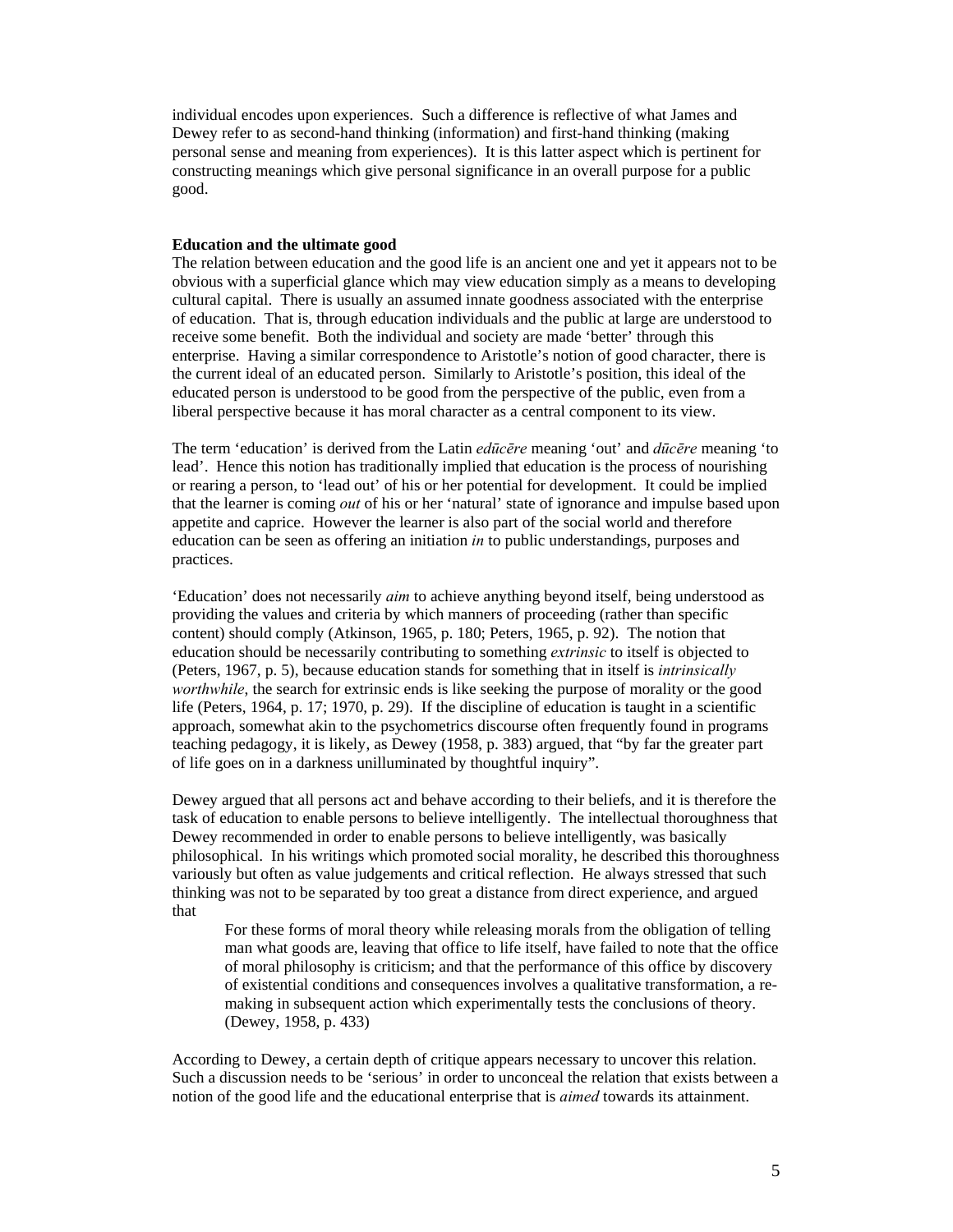In his book '*Ethics and Education'*, Peters outlines his Transcendental Argument in relation to his notion of a more specific concept of 'education'. This argument is grounded in the asking of his 'serious question' that asks 'how ought I to live?' or 'what ought I to do?'. His whole argument thus becomes tenuous, according to Blake *et al*., (2000, p. 46) if people fail to ask themselves this question. However, Frankl (2000) argues that we should not wait for individuals to ask themselves such serious questions but rather we should be actively asking them of each other. Such serious questions are not specific to the work of Peters because they reflect age-old concerns that have been central to education. According to Lawton and Gordon (2002, p. 17), "defining how to live wisely in the world (and not how to live well off [in] it) has been the oldest educational question".

Although the criteria found in Peters's Transcendental Argument can be used to determine whether an activity is 'educational' or not, for others the argument is not persuasive that the educational enterprise is in anyway opposed to achieving extrinsic and utilitarian goals. Both Plato (trans. Lee, 1955, p. 144) and Aristotle (trans. Chase, 1911, p .1) argued that education can be a means for particular ends, which thereby contextualise education beyond itself. Bagnall (1990, p. 46) therefore argues that it is more appropriate that educational goals "should be justified by sound arguments for their place in and contribution to the furthering of the values and value frameworks of modern society" than by only appealing "to their selfevident intrinsic good".

Appealing to the public good, consisting in 'others', involves recognising one's presence-inthe-world-with-others. This existential characteristic is recognised by Noddings who represents this through her notion of care. She argues that -

Finally, we must consider Heidegger's deepest sense of care. As human beings, we care what happens to us. We wonder whether there is life after death, whether there is a deity who cares about us, whether we are loved by those we love, whether we belong anywhere; we wonder what we will become, who we are, how much control we have over our own fate. For adolescents these are among the most pressing questions: Who am I? What kind of person will I be? Who will love me? How do others see me? Yet schools spend more time on the quadratic formula than on any of these existential questions. (Noddings, 1992, p. 20)

Noddings's view is based on Heidegger's idea that persons are immersed in-the-world, and therefore have a disposition to caring about their place in it. Care is also an aspect of citizenship, which is able to transcend both the private and the public spheres (Dam  $\&$ Volman, 1998, p. 232), enabling a greater effectiveness in social interactions, which in turn lead to "better" selves (Schultz, 1998, p. 381). This approach reflects Heidegger's (1959, p. 53) assertion that schools should have a *spiritual atmosphere*, not a scientific one. It is an appeal that can be heard from many who claim that there is a need to focus more on the value of such things as the mind and spirit rather than material and economic gains (Young, 1992).

The pressing questions listed above by Noddings are described as being existential and include the questions 'Who am I?' and 'What is my purpose?'. Nye and Hay (1996, p. 151) report that these questions are raised by children when examining issues of personal identity. Education alludes to facilitating the development of a sense of self-identity and to encouraging meaning-making in the sense of what one's place in-the-world means. This aspect of education is argued here to be essential if individuals are to see significance in, and commit to, an ultimate public good, which, as was referred earlier to the report by Delors, is essential if global peace is to be attained by humanity.

#### **Promoting the** *telos* **through Teacher Education**

Bauman reports that postmodernity presents ambiguity and uncertainty as *personal problems*, and it is argued here that programs of teacher education should do likewise. He proposes that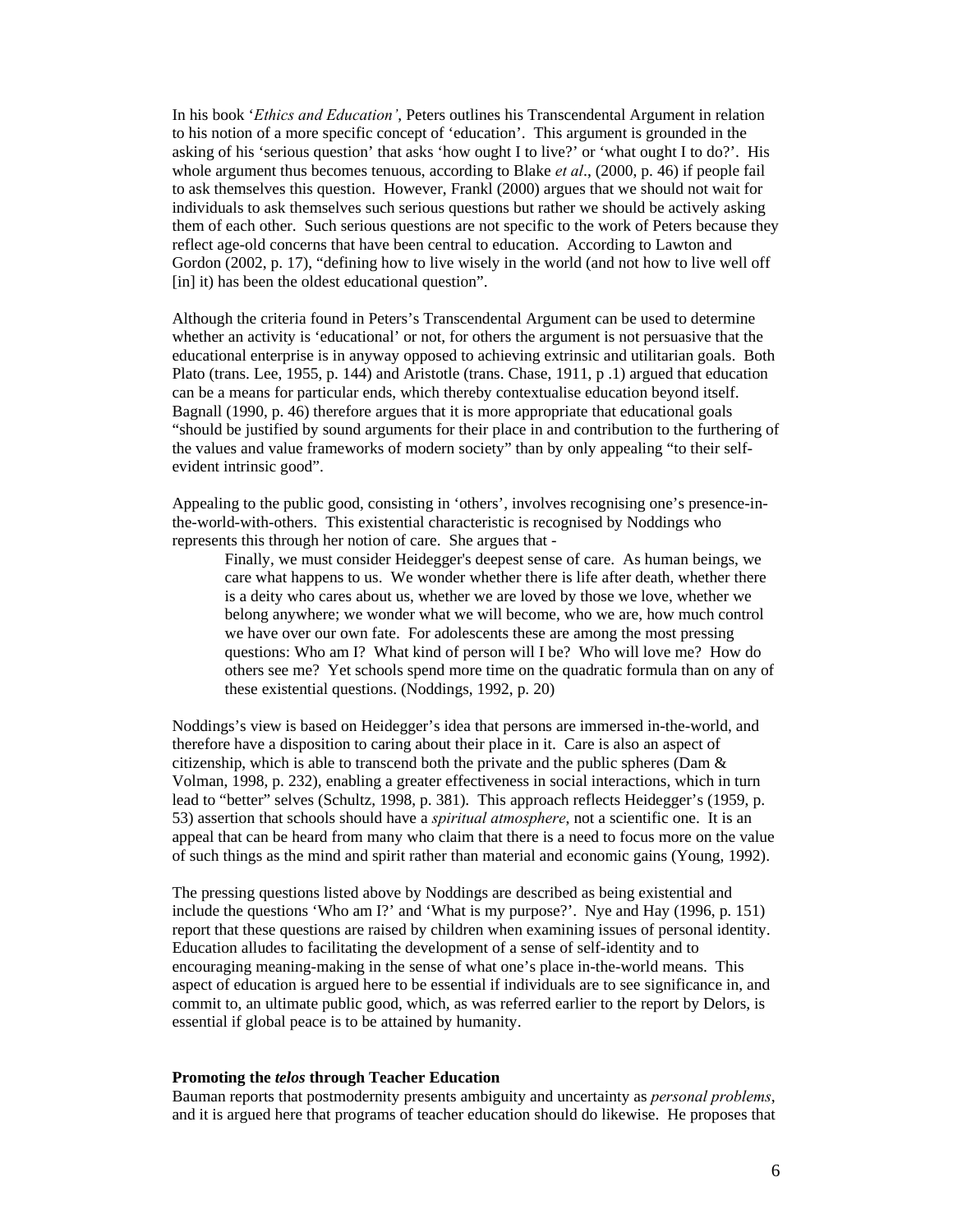education should cultivate "the ability to live daily and at peace with uncertainty and ambivalence, with a variety of standpoints… tolerance of difference… fortifying critical and self-critical faculties… [and] assume responsibility for one's choices.." (Bauman, 2001, p. 138). One project that is here argued as being able to facilitate with the development of these attributes, is the development of a personal, professional perspective.

In order to serve the ultimate public good, teacher education programs should require students to develop a clear sense of a *telos* for education. Personal perspectives of education which include such a *telos* enable teachers to critically give meanings to experiences and evaluate existing practices and also be able to create possibilities of their own as they endeavour to attain educational ideals for which they are passionately committed. In order to derive such meanings, it is first necessary to identify, articulate and develop one's *telos* for public life in general. This suggestion is not considered to be radical, as it has been claimed by others that the meanings and purposes of education are inextricably linked to the meaning and purpose of life (Freire, 1972; Higginbotham, 1976; O'Hear, 1981; J White, 1990).

While Dewey acknowledged that the notion of natural teleology was even out of fashion in his time, he did identify the importance of individual tendency. As such, perceptual understandings were recognised as having an existential origin. Therefore the development of a particular perspective of education, if it is to be significant, must include the presence of the personal. When addressing aims or purposes of education in general, it is necessary to acknowledge that 'education', being an abstract concept, does not have purposes or aims of itself. This is recognised by Dewey (1985, p. 114) who stated, "it is well to remind ourselves that education as such has no aims. Only persons, parents, and teachers, etc., have aims, not an abstract idea like education". Purposes then, belong to persons and not to concepts. This might appear to be a rather mute point to make, but it is argued to be a significant issue when pre-service teachers are 'taught' about education. Rather than *learning* the purposes, goals or aims of education in a passive or docile sense, pre-service teachers should rather be encouraged to *give meaning* to the enterprise of education and what they understand to be the good life.

It is argued that there is great value in having pre-service teachers articulate their perspective on 'serious' issues. These articulations should be a culmination of regular journal entries which allow students to respond to the many and various theories, theorists, perspectives, experiences and research findings to which they encounter, Such a perspective, in addition to clarifying understandings of these elements which make up the discourse of education, should engage with such existential questions as:

Who are you? What is the purpose of your life? What is the purpose of life in general? What does it mean to be good? How ought you to live? How ought you to teach? What ought you to teach?

Initially the responses to these are often assumed to be quite self-evident for students, but as Briztman (2003, p. 37) observes, these meanings become elusive when an articulated explanation is attempted. Such an explanation is often made possible when a personal perspective is articulated through a narrative. Taylor (1989, p. 92) claims that our lives are often grasped in narrative and argues that "we aren't full beings in this perspective until we can say what moves us, what our lives are built around" but that "articulation can bring us closer to the good as a moral source, can give it power". Such is the potential for personal narrative that Bruner (1990, p. 56) even reports that whatever is not constructed within narrative is actually lost from memory.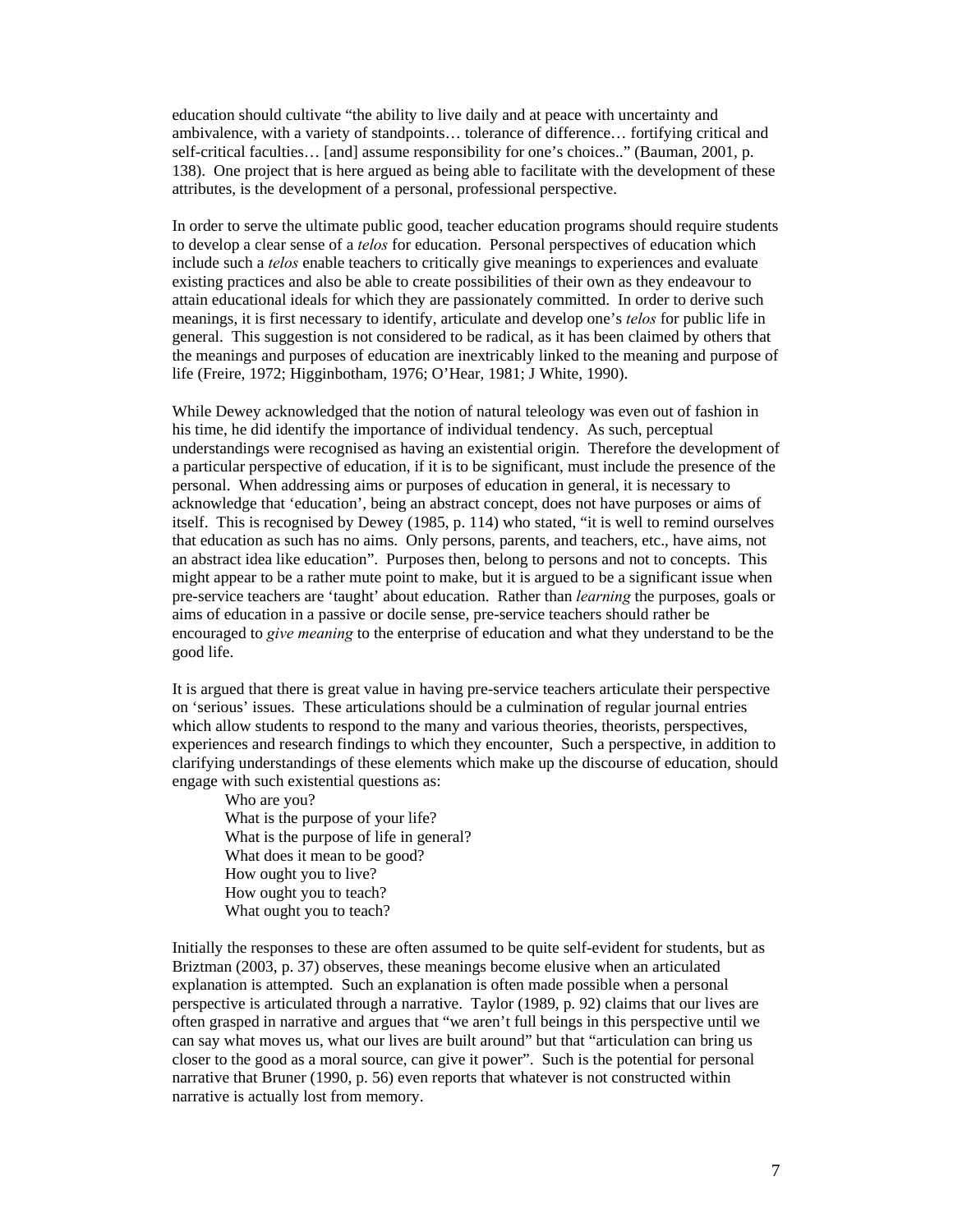Articulating a personal, professional perspective, not only elucidates a *telos* on which important meanings can be derived, but it also serves to clarify personal identity, that is, the unity of one's being. As MacIntyre argues,

I have suggested so far that unless there is a *telos* which transcends the limited goods of practices by constituting the good of a whole human life, the good of a human life conceived as a unity, it will *both* be the case that a certain subversive arbitrariness will invade the moral life *and* that we shall be unable to specify the context of certain virtues adequately. These two considerations are reinforced by a third: that there is at least one virtue recognized but the tradition which cannot be specified at all except with reference to the wholeness of a human life – the virtue of integrity or constancy. 'Purity of heart,' said Kierkegaard, 'is to will one thing.' This notion of singleness of purpose in a whole life can have no application unless that of a whole life does. (MacIntyre, 1984, p. 203)

Student-teachers will in effect be able to articulate their personal identity through the unity that such a perspective would explain. Being personal rather than an 'objective' report summarising the theories of others, objective 'real' goods will not be the issue, but rather what are *deemed* to be the goods (Bauman, 2001, p. 202). This potentially may be accused of promoting a form of solipsism rather than any agreed public good, let alone ultimate public good. However, if these personal, professional perspectives begin to be developed and articulated at the beginning of a degree program, then there are several years where these perspectives can be negotiated with the social 'others', both in the form of fellow students, as well as tertiary staff, authors of various readings and possibly mentoring teachers too. The social environment which engages in such a forum is argued here to be opportunity to which Dewey refers as being necessary in order to illuminate the greater part of life itself.

#### **Conclusion**

If teachers are to do the public good then teacher education programs have an important role to play in helping to identify what might be considered as 'good'. It has been argued that the criteria required to determine whether something is to be regarded as a public good must be derived from a *telos*. This *telos*, by its nature, identifies the ultimate public good because it consists of the purpose of the life of the public itself. This is something that can only be engaged with in a personally significant manner. Therefore it has been suggested here that the development of a personal, professional perspective might be one avenue by which individuals can come to develop a notion of the ultimate public good. This has great importance because it is from this perspective that student-teachers will base all their decisions. By its social character, the *telos* developed (with its values) in such perspectives will transcend the subjectivity of the individual students. Such a project accords well with the recent United Nations report which identifies that it is education's task to enable "individuals to transcend themselves to consider universal 'moral' values", and claims that such a task is considered so important "that the survival of humanity depends thereon" (Delors, 1998, p. 18).

#### **References**

Aristotle. (1911). *Nicomachean Ethics* (D. P. Chase, Trans.). London: J. M. Dent & Sons Ltd. Atkinson, R. (1965). Instruction and indoctrination. In R. Archambault (Ed.), *Philosophical Analysis and Education* (pp. 171-182). London: Routledge & Kegan Paul.

- Bagnall, R. (1990). The intrinsic nature of educational goals: A critique. *International Journal of Lifelong Education*, *9*(1) 31-48.
- Bagnall, R. (1995). Discriminative justice and responsibility in postmodernist adult education. *Adult Education Quarterly*, *45*(2), 79-94.

Bauman, Z. (2001). *The Individualized Society*. Cambridge: Polity.

Betanzos, R. J. (1988). Wilhelm Dilthey: An Introduction (R. J. Betanzos, Trans.),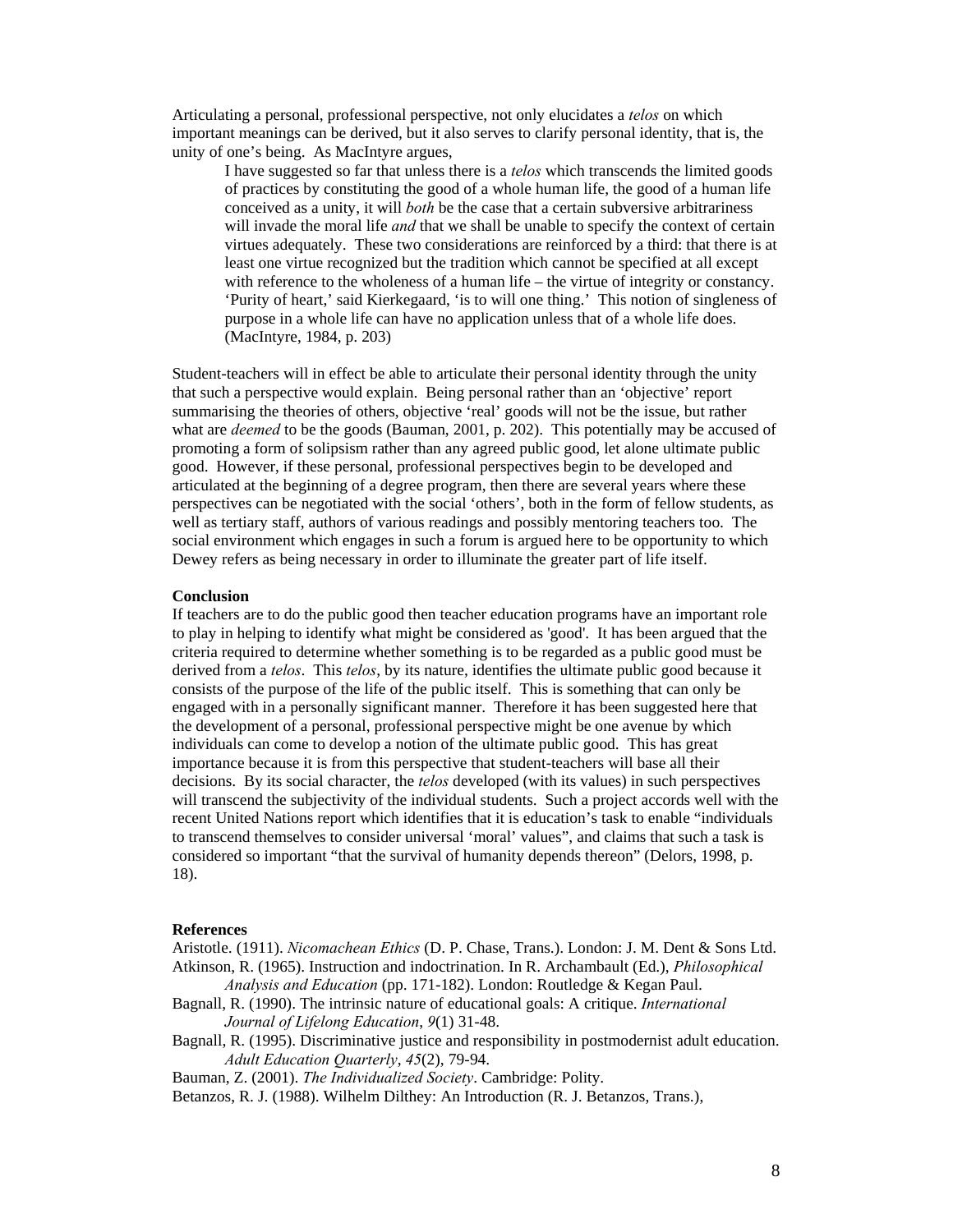*Introduction to the Human Sciences* (pp. 9-63). Detroit: Wayne State University Press.

- Blake, N., Smyers, P., Smith, R. & Standish, P. (2000). *Education in an Age of Nihilism*. London & New York: RoutledgeFalmer.
- Britzman, D. P. (2003) *Practice makes Practice: A Critical Study of Leaning to Teach* (rev. ed.). Albany: State University of New York Press.
- Bruner, J. (1990). *Acts of Meaning*. London & Cambridge, Massachusetts: Harvard University Press.
- Dam, G. T. & Volman, M. (1988). Care for citizenship: An analysis of the debate on the subject of care. *Curriculum Inquiry*, *28*(2), 231-246.
- Delors, J. (1998). *Learning: The Treasure Within*. (2<sup>nd</sup> ed.). UNESCO Publishing/The Australian National Commission for UNESCO.
- Dewey, J. (1958). *Experience and Nature*. New York: Dover Publications, Inc.
- Dewey, J. (1985). *Democracy and Education*. Carbondale & Edwardsville: Southern Illinois University Press.
- Dilthey, W. (1976). *W. Dilthey Selected Writings* (H. P. Rickman, Trans.). Cambridge: Cambridge University Press.
- Ellin, J. (1995). *Morality and the Meaning of Life: An Introduction to Ethical Theory*. Fort Worth: Harcourt Brace College Publishers.
- Erricker, C., Erricker, J., Sullivan, D., Ota, C., & Fletcher, M. (1997). *The Education of the Whole Child*. London: Cassell.
- Frankl, V. E. (2000). *Man's Search for Ultimate Meaning*. Cambridge, Massachusetts: Perseus Publishing.

Freire, P. (1972). *Pedagogy of the Oppressed*. Harmondsworth, Middlesex: Penguin.

- Fritzman, J. (1990). Lyotard's paralogy and Rorty's pluralism: their differences and pedagogical implications. *Educational Theory*, *40*, 371-380.
- Heidegger, M. (1959). *An Introduction to Metaphysics* (R. Manheim, Trans.). New Haven: Yale University Press.
- Higginbotham, P. J. (1976). Aims of education. In D. I. Lloyd (Ed.), *Philosophy and the Teacher* (pp. 41-52). London & New York: Routledge.
- Hill, B. (1992). Values education in state schools. *New Horizons in Education*, *December*, 3- 16.
- Kierkegaard, S. (1987). *Either/Or* (Howard V. Hong & Edna H. Hong, Trans.). (Vol. III & VI). Princeton: Princeton University Press.
- Lawton, D. & Gordon, P. (2002). *A History of Western Educational Ideas*. London & Portland, OR.: Woburn Press.
- MacIntyre, A. (1984). *After Virtue*. Notre Dame, Indiana: University of Notre Dame Press.

Mehl, P. J. (2001). Kierkegaard and the relativist challenge to practical philosophy (with a new postscript). In J. J. Davenport and A. Rudd (Eds.), *Kierkegaard After MacIntyre* (pp. 2-38). Chicago & La Salle, Illinois: Open Court.

Morris, T. V. (1992). *Making Sense of it all: Pascal and the Meaning of Life*. Grand Rapids: William B. Eerdmans Publishing Company.

- Nye, R. & Hay, D. (1996). Identifying children's spirituality: How do you start without a starting point? *British Journal of Religious Education*, *18*(3), 144-154.
- Nietzsche, F. (1978). *Thus Spoke Zarathustra* (Walter Kaufmann, Trans.). New York: Penguin Books.
- Nietzsche, F. (1989). *Beyond Good & Evil* (Walter Kaufmann, Trans.). New York: Vintage Books.
- Noddings, N. (1992). *The Challenge to Care in Schools*. (Vol. 8). New York: Teachers College Press.
- O'Hear, A. (1981). *Education, Society and Human Nature: An Introduction to the Philosophy of Education*. London & New York: Routledge.
- Palmer, R. E. (1969). *Hermeneutics: Interpretation Theory in Schleiemacher, Dilthey, Heidegger, and Gadamer*. Everston: Northwestern University Press.
- Peters, R. S. (1964). *Education as Initiation*. London: George G Harrap & Co. Ltd.